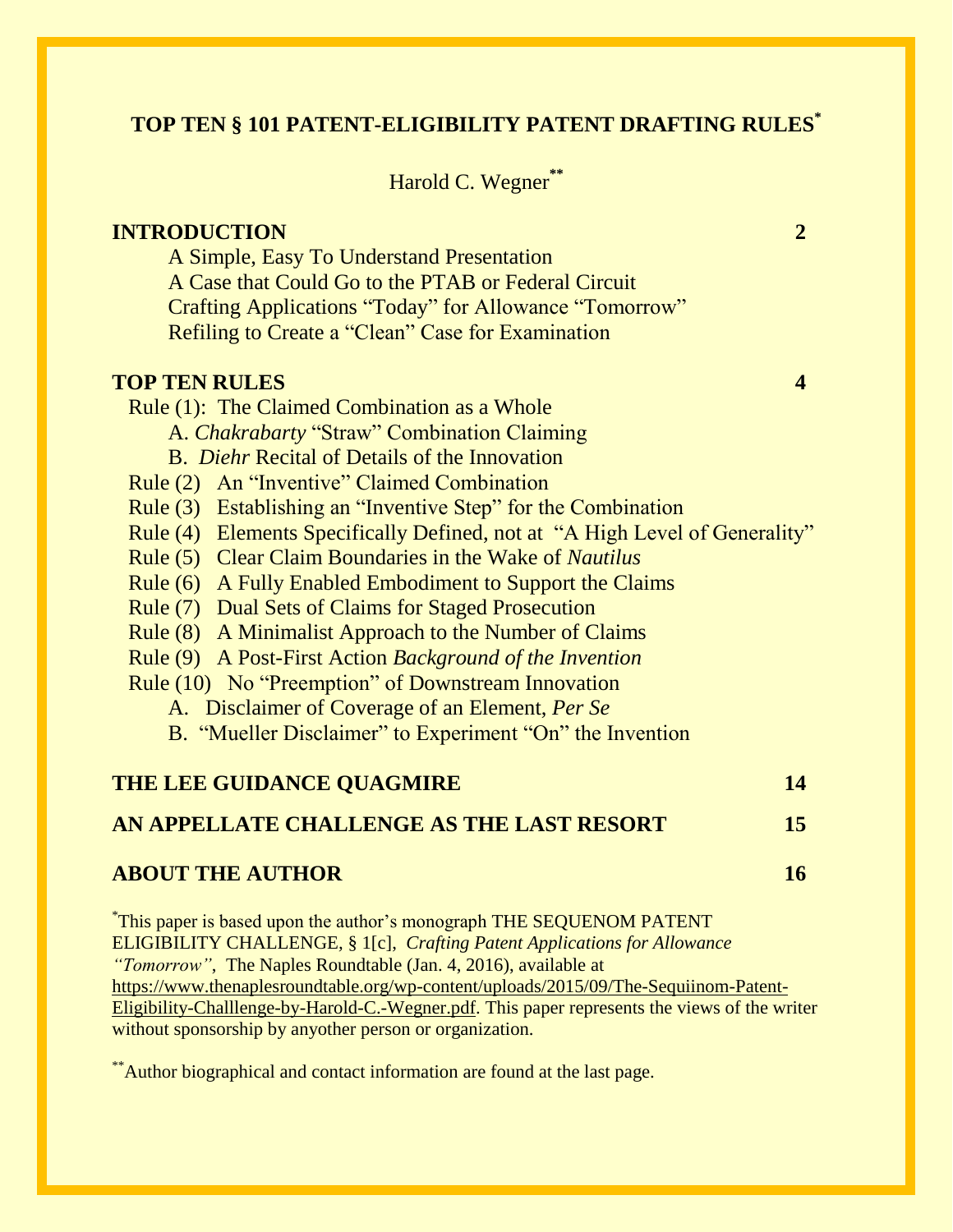# **INTRODUCTION**

This paper explains the writer's theory of patent drafting that includes Section 101-challenged subject matter, a "law of nature", "natural phenomenon" or an "abstract idea." Gaining allowance of claims has been made more problematic under *dicta* in what is now described as the *Mayo/Alice* case law. *Mayo Collaborative Servs*. *v*. *Prometheus Labs*., *Inc*., 132 S. Ct. 1289 (2012); *Alice Corp. v. CLS Bank International*, 134 S. Ct. 2347 (2014).

A primary goal of this paper is to present a strategy for gaining allowance even if the current *Mayo/Alice* case law remains static.

This paper is *not* meant as a self-contained treatise on the law of patenteligibility. Indeed, it is not such a work. Instead, it is a very brief snippet taken from THE SEQUENOM PATENT ELIGIBILITY CHALLENGE.

#### **A Simple, Easy To Understand Presentation**

It is imperative at this stage to present the invention in as simple and straight-forward a manner as possible for a variety of reasons.

First of all, there is an appreciable percentage of Patent Examiners who *do*  understand the patent-eligibility issues, if the issues are presented neatly and cleanly. While it may be important to have a lengthy specification with details as to how the invention operates, it is imperative that a brief *Summary of the Invention* contain all the points the Patent Examiner must consider in his examination. Particularly, there should be a crisp, clean definition of parameters.

If the presentation is complex, even the Patent Examiner who is able to understand the legal issues involved may be tempted to reject the application with the knowledge that he is likely to be supported by his Primary Examiner and at the Board.

If the applicant faces either an obstinate Patent Examiner or one who does not understand the issues, only with a simple presentation of the issues is there any realistic opportunity for a meaningful review by the Primary Examiner.

And, above all, if the case *does* reach the Patent Trial and Appeal Board, only if the case is limited to one issue (or perhaps two) and the matter is cleanly presented, then and only then is there a real chance of gaining meaningful review at the PTAB.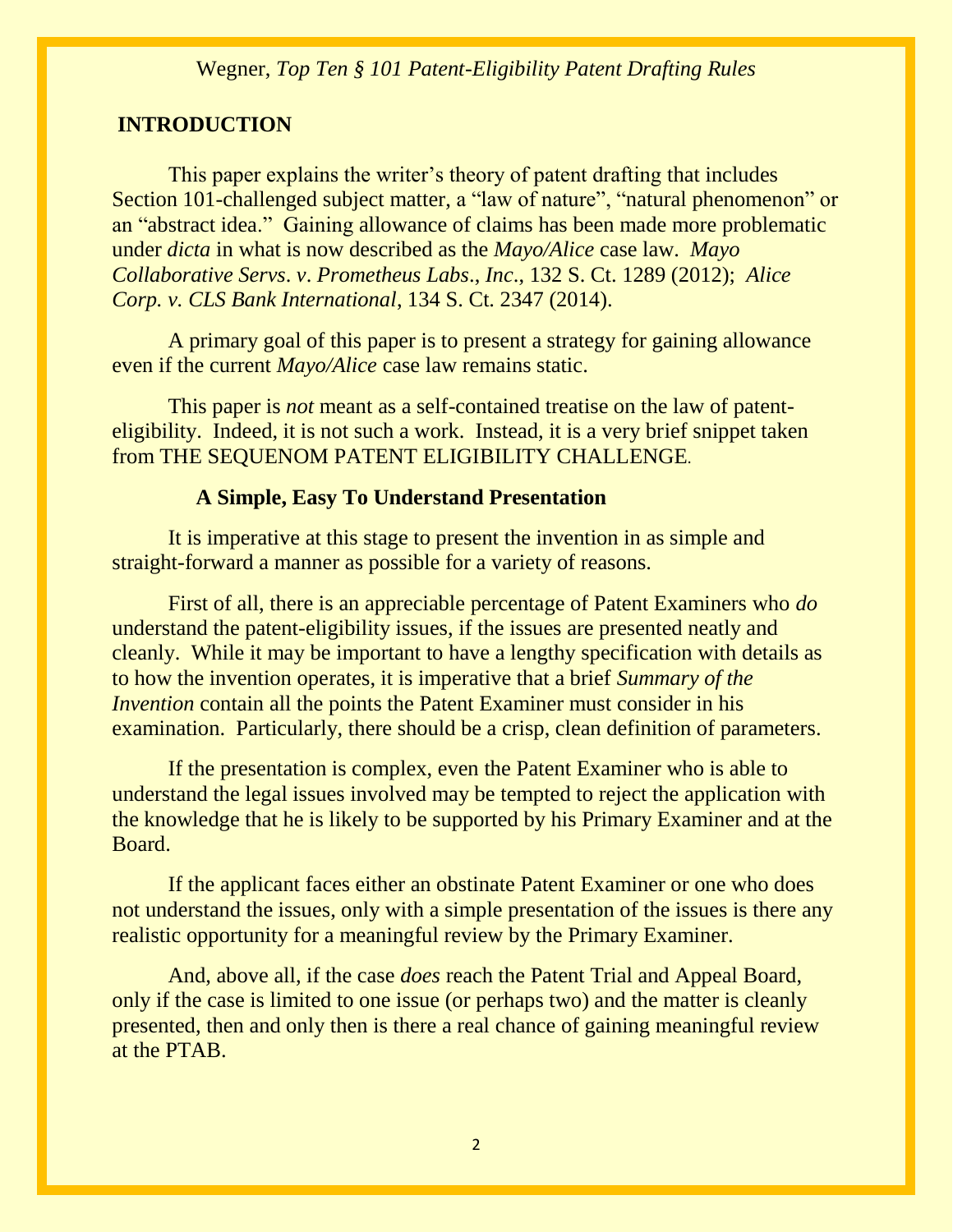#### **A Case that Could Go to the PTAB or Federal Circuit**

One would never (or at least should never) consider taking an appeal from the Patent Office to the Federal Circuit unless there is one clear issue for appeal (or at most a second issue). Only if one has a precisely tailored case as an appellant in review of an Examiner's decision does one have a strong chance of winning on appeal.

If one *has* such a case that is simple to understand with no side issues and just a handful of claims, then it may well be possible to gain the attention of a Supervisory Primary Examiner to overturn the Examiner's decision: And, more importantly, perhaps this may not even be necessary as where there is a cleanly presented case that has a substantial chance of success on appeal, then there is a greater likelihood that the Examiner, alone, will decide to allow the claims.

# **Crafting Applications "Today" for Allowance "Tomorrow"**

The anti-patent-eligibility attitude of the incumbent Under Secretary only complicates matters. But, we have perhaps months away from her *pro forma*  tender of resignation in anticipation of the Presidential election, a time prior to any realistic expectation of examination of a patent application filed "today."

Certainly, the goal for the typical patent applicant is to get his proper scope of protection and not to be a "test case" to challenge the current anti-patent attitude of the Lee Administration. Yet, the basic elements that will be present in such a test case should also be present in the application that should be drafted to take advantage of the results of the test case.

Realistically, some Patent Examiners will dissect claims to focus on an element with an "abstract" principle or "natural" product and, because *that*  element, *standing alone,* lacks patent eligibility under 35 USC § 101, the claims will be denied *often even without a prior art search* as failing to meet the patenteligibility test of current Patent Office guidelines. It may well be a different story if the case is appealed to the Patent Trial and Appeal Board where the individual Administrative Patent Judges are seen to take a relatively independent stance from the administration of the Patent Office.

The immediate patent drafting solution is to craft a patent application that best meets the current case law, and also provides basis for a test case at the Patent Trial and Appeal Board. (A segment of Examiners who *do* reject claims to inventions where they see a shaky foundation for their position on appeal may very well back off when an Appeal Brief is filed in a well-presented case.)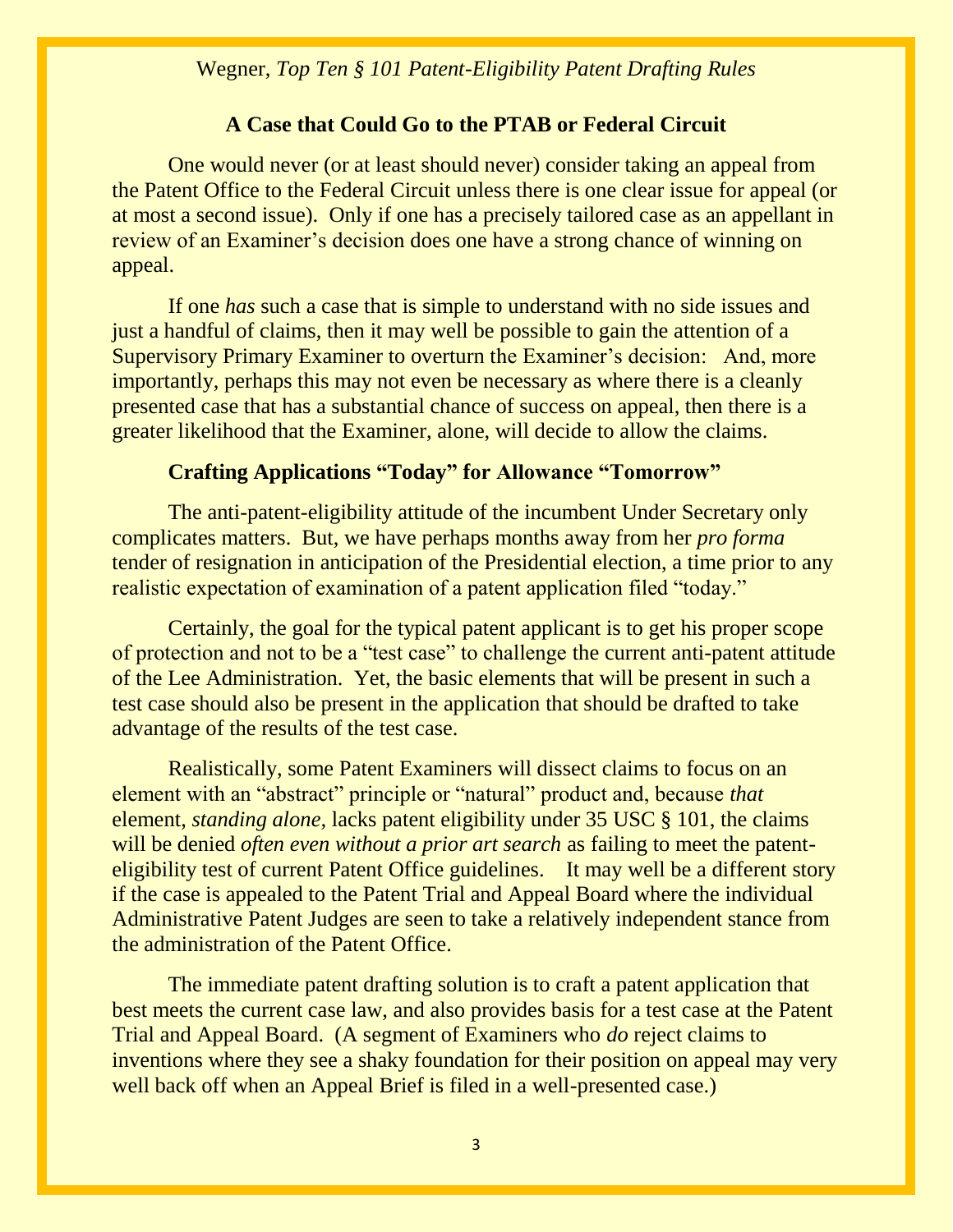# **Refiling to Create a "Clean" Case for Examination**

What should be done when one comes fresh on the scene with a patent application that has too many issues, ambiguous claims and all in all is not at all fit for an appeal and, *a fortiori,* very unlikely to be allowed by the Examiner, given his expectation that if an appeal is taken, he will be affirmed? One solution is to file a continuation that cleans up the case and simplifies the issues.

If this approach is taken, then a useful solution is to maintain the bulk of the application in its detailed description of the invention, and modify only the claims and the *Summary of the Invention.* It will undoubtedly be the case that the applicant will need priority based upon the original application.

Without priority, the new application will stand naked as of the refiling date and as to claims lacking support in the original application, they may stand barred as anticipated by any much earlier-published foreign counterpart application. "Claims enjoy the earlier filing date only if the [earlier] application provided adequate written description under 35 U.S.C. § 112, ¶ 1." *Trading Techs. Int'l, Inc. v. eSpeed, Inc.,* 595 F.3d 1340 (Fed. Cir. 2010)(Rader, J.)(quoting *New Railhead Mfg. v. Vermeer Mfg*., 298 F.3d 1290, 1294 (Fed. Cir. 2002)(Michel, J.)). In a later-filed application, the applicant must show "that he or she 'had invented each feature that is included as a claim *limitation*[.]'" *Cordis Corp. v. Boston Sci. Corp.,* 561 F.3d 1319, 1332 (Fed. Cir. 2009)(Dyk, J.)(quoting *New Railhead*, 298 F.3d at 1295)(emphasis added).

# **TOP TEN RULES**

# **Rule (1): The Claimed Combination as a Whole**

The specification and prosecution history should emphasize that the claimed invention comprises *all* of the elements of the claim.

To be sure, there is *dicta* in *Parker v. Flook*, 437 U.S. 584 (1978), seemingly supporting a claim dissection approach. However, in the context of a rich body of case law setting forth the "all elements" rule to claim interpretation, the inconsistent *dicta* should not stand. See THE SEQUENOM PATENT ELIGIBILITY CHALLENGE*,*§ 8[b][1], *Flook versus the "All Elements" Rule.*  Also, it is important to note that the overly broad statements in *Flook* were repudiated in *Diamond v. Diehr*, 450 U.S. 175 (1981). To the extent that *Flook*  stands for the proposition that one may dissect a claim into its constituent elements to determine patent-eligibility based upon the patent-eligibility of one of the components, *Flook* was cabined by *Diamond v. Diehr*, 450 U.S. 175 (1981).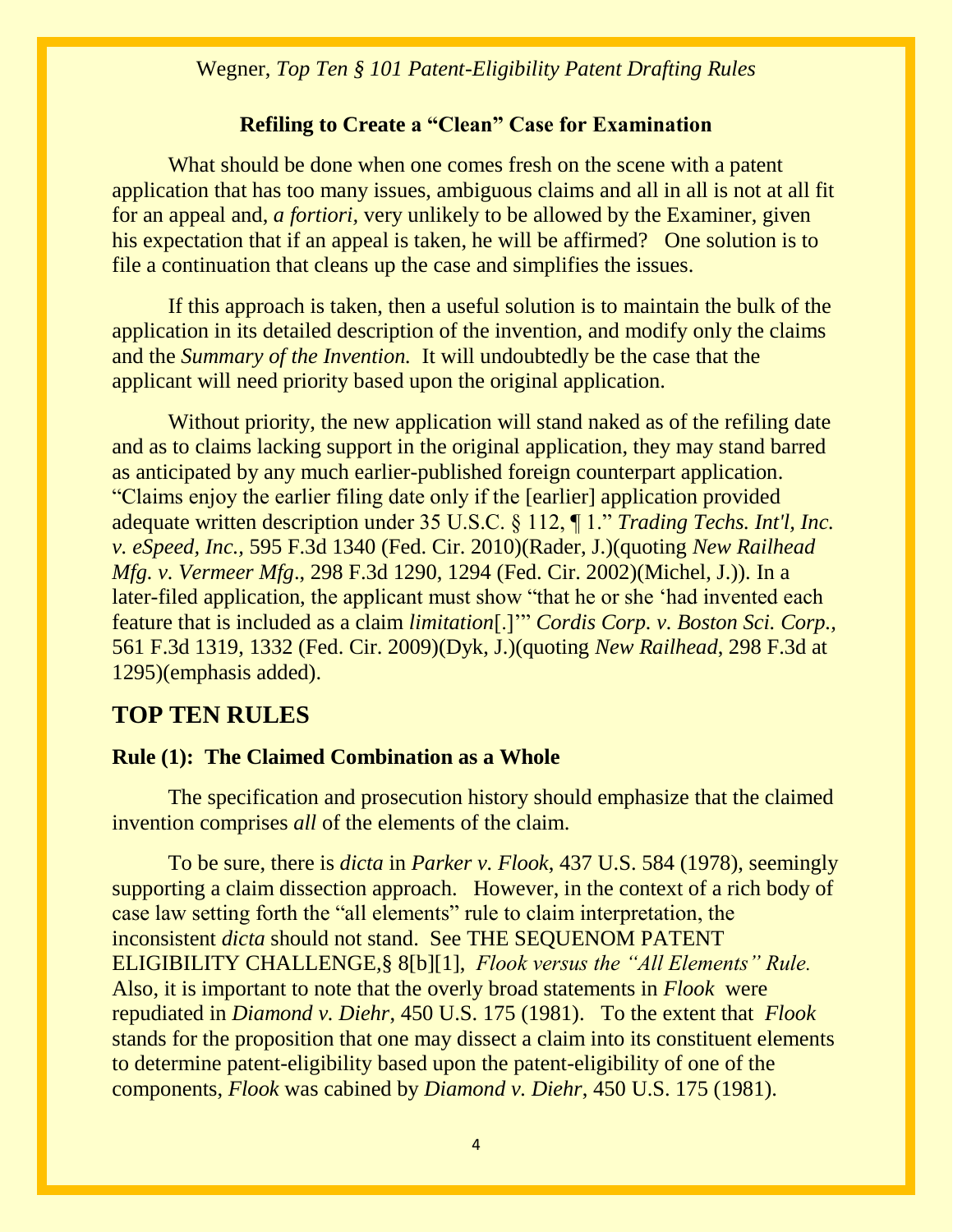In *Diehr* the Court expressly stated that "[i]n determining the eligibility of [the patent applicants'] claimed process for patent protection under § 101, their *claims must be considered as a whole*. It is inappropriate to dissect the claims into old and new elements and then to ignore the presence of the old elements in the analysis." *Diehr*, 450 U.S. at 188.

# **A.** *Chakrabarty* **"Straw" Combination Claiming**

A *combination* should be claimed that includes subject matter that *is* patenteligible, to emphasize that the invention is nonobvious, i.e., "inventive". An excellent example of a test case with this strategy is *Diamond v. Chakrabarty*, 447 U.S. 303, 309 (1980), where the claims that reached the courts were to a microorganism, *per se,* but the application also included a claim to a combination of the microorganism together with *straw. In re Bergy*, 596 F.2d 952, 986 (CCPA 1979), *aff'd sub nom Diamond v. Chakrabarty,* 447 U.S. 303 (1980)(claim 31). Certainly, "straw", *per se,* is not "inventive" but the combination with the microorganism was not suggested to one of ordinary skill in the art. *See KSR Int'l Co. v. Teleflex Inc*., 550 U.S. 398, 416 (2007)(discussing the *Adams Battery* case, *United States v. Adams*, 383 U.S. 39 (1966))("The fact that the elements worked together in an unexpected and fruitful manner supported the conclusion that Adams' design was not obvious to those skilled in the art.") The claim was allowed by the Examiner, setting the stage for the appellate challenge with a "given" that the Patent Office acknowledged that the subject matter is "inventive".

By presenting a claim *acknowledged* as representing inventive activity by the Office, the appellate tribunals had, as a factual *given,* the inventive nature of the claimed subject matter.

# **B.** *Diehr* **Recital of Details of the Innovation**

An "apply it" type of software claim that includes no recitation of software details raises a red flag and should be avoided. Instead, a "Diehr claim" should be presented which sets forth the detailed sequence of steps of the softwareimplemented invention. *Diamond v. Diehr*, 450 U. S. 175 (1981), itself provides an excellent example of such a claim: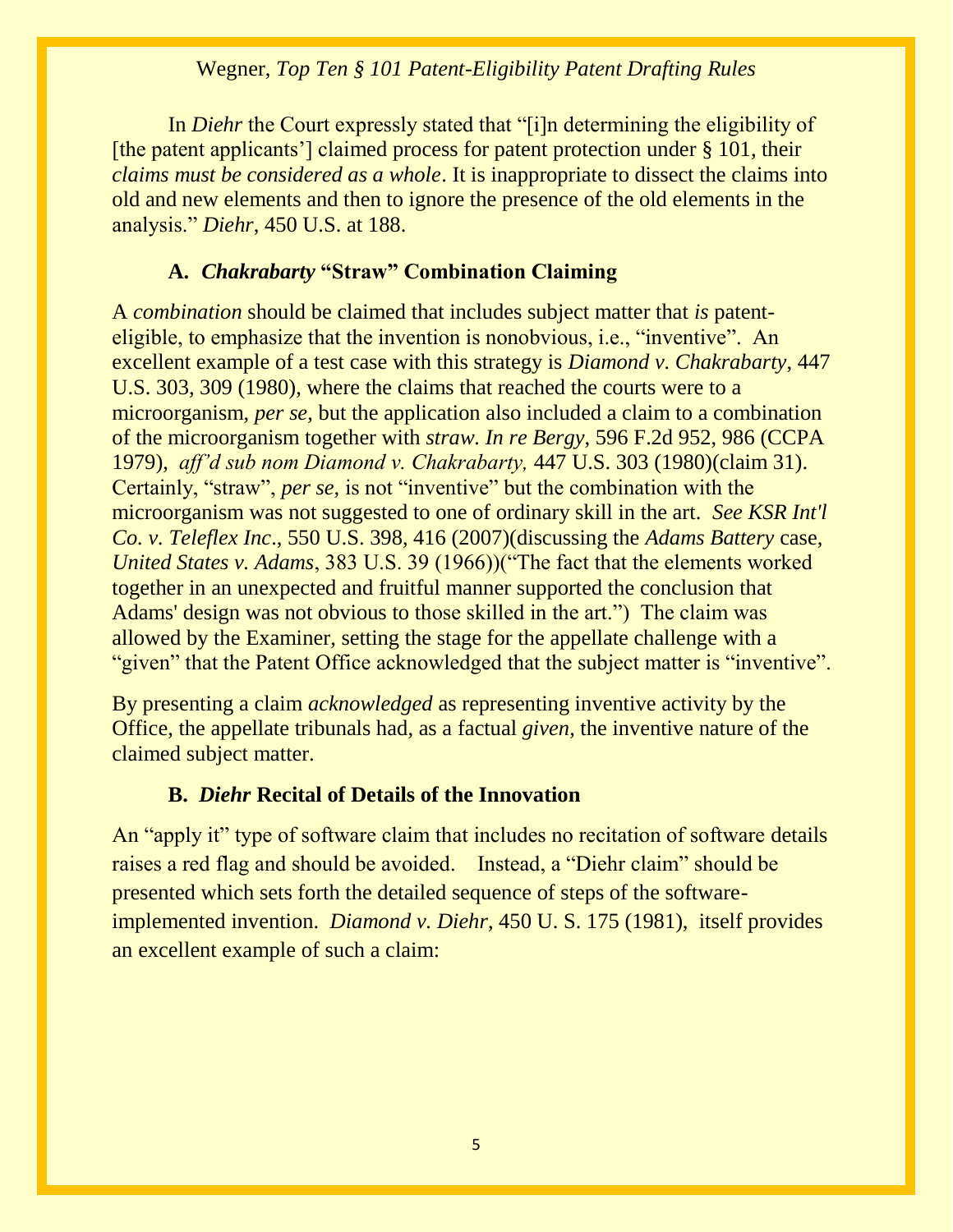1. A method of operating a rubber-molding press for precision molded compounds with the aid of a digital computer, comprising:

providing said computer with a data base for said press including at least, natural logarithm conversion data (ln),

the activation energy constant (C) unique to each batch of said compound being molded, and

a constant (x) dependent upon the geometry of the particular mold of the press, initiating an interval timer in said computer upon the closure of the press for monitoring the elapsed time of said closure,

constantly determining the temperature (Z) of the mold at a location closely adjacent to the mold cavity in the press during molding,

constantly providing the computer with the temperature (Z),

repetitively calculating in the computer, at frequent intervals during each cure, the Arrhenius equation for reaction time during the cure, which is

#### $\ln v = CZ + x$

where *v* is the total required cure time,

repetitively comparing in the computer at said frequent intervals during the cure each said calculation of the total required cure time calculated with the Arrhenius equation and said elapsed time, and

opening the press automatically when a said comparison indicates equivalence. *Diehr*, 450 U. S. at 179 n.5(reciting claim 1).

To simply provide a generic definition of a computer step, the so-called "apply it" claims, trivializes the invention and almost certainly pushes the court to deny patent-eligibility. As explained by Judge Dyk, "there must be an 'inventive concept' to take the claim into the realm of patent- eligibility. [*Alice*, 134 S. Ct. at 2355 (quoting *Mayo Collaborative Servs*. *v*. *Prometheus Labs*., *Inc*., 132 S. Ct. 1289, 1297 (2012))]. A simple instruction to apply an abstract idea on a computer is not enough. *Alice*, 134 S. Ct. at 2358 ('[M]ere recitation of a generic computer cannot transform a patent-ineligible idea into a patent-eligible invention. Stating an abstract idea 'while adding the words 'apply it' is not enough for patent eligibility.'' (quoting Mayo, 132 S. Ct. at 1294))." *Intellectual Ventures I LLC v. Capital One Bank,* \_\_ F.3d \_\_, \_\_ (Fed. Cir. 2015), *See also Digitech Image Techs., LLC v. Elecs. for Imaging, Inc.,* 758 F.3d 1344, 1350 (Fed. Cir., 2014)(quoting *Bancorp Servs., LLC v. Sun Life Assurance Co. of Can. (U.S.),* 687 F.3d 1266, 1276 (Fed.Cir.2012))("[A] claim reciting an abstract idea does not become eligible 'merely by adding the words 'apply it.' ").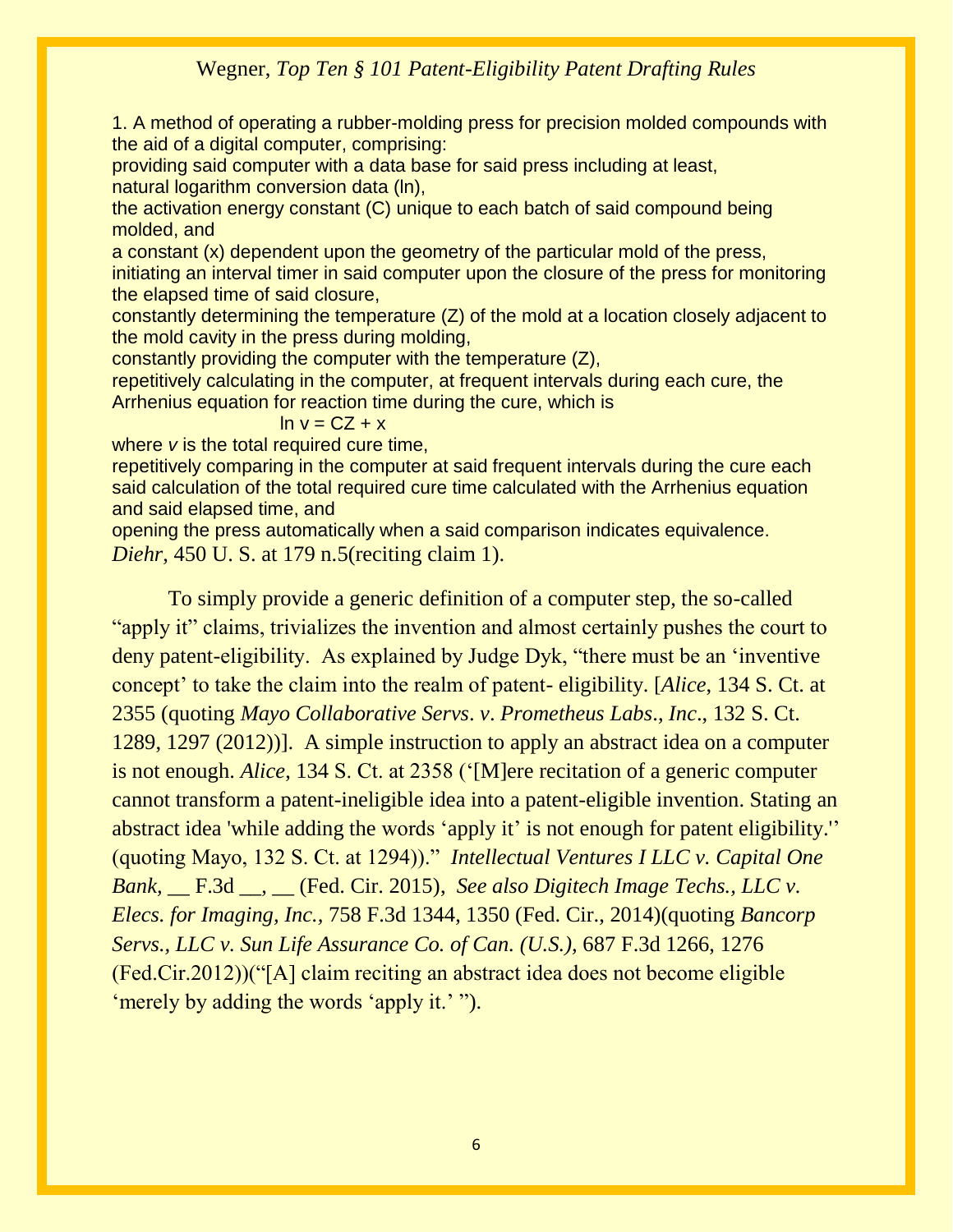#### **Rule (2). An "Inventive" Claimed Combination**

It should be acknowledged that, *arguendo,* the invention *includes* as one element a law of nature, natural phenomenon or an abstract idea which the decisions have recognized as lacking patent- eligibility. *Buysafe, Inc. v. Google, Inc.,* 765 F.3d 1350, 1352 (Fed. Cir. 2014)(Taranto, J.)(quoting *Alice Corp. Pty. Ltd. v. CLS Bank Int'l*, 134 S.Ct. 2347, 2354 (2014), quoting *Association for Molecular Pathology v. Myriad Genetics, Inc.,* 133 S.Ct. 2107, 2116 (2013))("The Supreme Court has 'interpreted § 101 and its predecessors ... for more than 150 years' to 'contain[ ] an important implicit exception: Laws of nature, natural phenomena, and abstract ideas are not patentable.'").

"Claim 1" should be a combination claim that includes at least one "traditional" feature so that one can successfully argue that the *claimed combination* is nonobvious under 35 USC § 103, i.e., the *claimed combination* is "inventive".

To be sure, there are many situations where the addition of a "conventional" element does not create nonobvious (or "inventive") subject matter. But, this is a fact-based determination where the *combination* of the otherwise "conventional" element may be part of a nonobvious *combination* where there is no motivation in the prior art to make that combination.

It is thus a *claimed combination,* including all of its elements in the combination of the claim, that is to be evaluated for patent-eligibility and nonobviousness: The claim is not to be dissected element by element.As explained in the *Adams Battery* case, "it is fundamental that claims are to be construed in the light of the specifications and both are to be read with a view to ascertaining the invention[.]"*United States v. Adams*, 383 U.S. 39, 48-49 (1966)(citing *Seymour v. Osborne*, 78 U.S. (11 Wall.) 516, 547 (1871); *Schriber-Schroth Co. v. Cleveland Trust Co.,* 311 U.S. 211, 312 U.S. 654 (1940); Schering Corp. v. Gilbert, 153 F.2d 428 (2nd Cir. 1946).) For a further discussion of this issue, see THE SEQUENOM PATENT ELIGIBILITY CHALLENGE*,* § 8[b][2], *The "Inventive" Feature of the Claimed Combination.*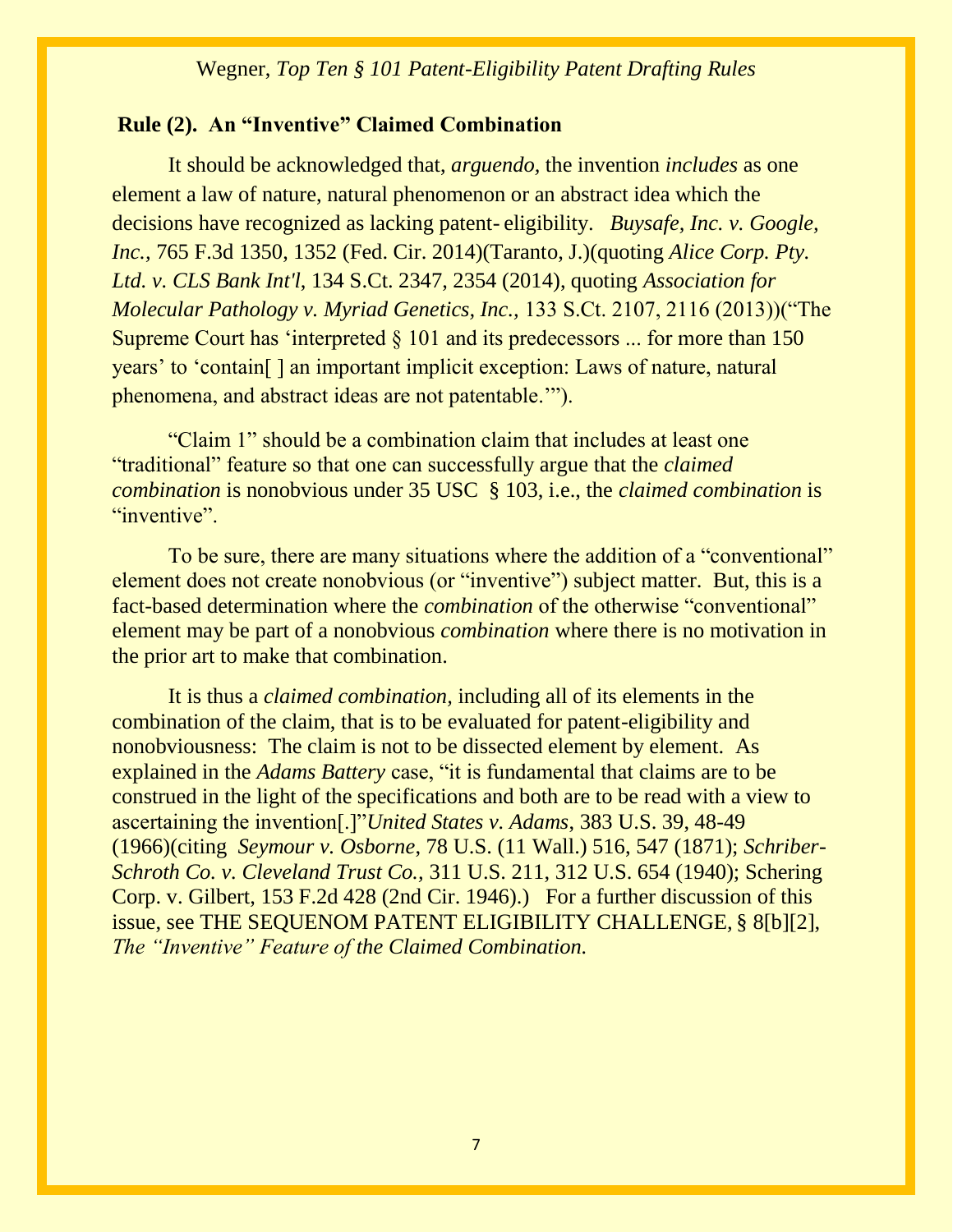# **Rule (3) Establishing an "Inventive Step" for the Combination**

The applicant should be prepared to respond to a patent-eligibility challenge by establishing that his combination is "inventive", i.e., is nonobvious under 35 USC § 103. The concept of patentability as keyed to the presence of "invention" or an "inventive concept" that developed in the nineteenth century was *codified* in the 1952 Patent Act as 35 USC §103. As explained by the late Giles Sutherland Rich, "[t]erms like 'inventive application' and 'inventive concept' no longer have any useful place in deciding questions under the 1952 Act[.]" *[In re Bergy, 5](https://apps.fastcase.com/CaseLawPortal/Pages/Secure/Document.aspx?LTID=Tp1F6NGi5ueY8je2ZyI2ZeVPIy%2fHuWOP12VbC%2bFiIEA3MDcscWO19MXzuzIl%2bDZuy2LgY3spBfKZkIHWuEa6Ak%2bP4It3B6n7W26%2f6Y4gSEUdMghRL0B0NOJlIC8ENnm6fbxXNMwmzry23%2fmaBZAfw9gKpVz5Rz%2bNSW3tHZtzLaA%3d&ECF=In+re+Bergy+%2c+596+F.2d+952)*96 [F.2d 952,](https://apps.fastcase.com/CaseLawPortal/Pages/Secure/Document.aspx?LTID=Tp1F6NGi5ueY8je2ZyI2ZeVPIy%2fHuWOP12VbC%2bFiIEA3MDcscWO19MXzuzIl%2bDZuy2LgY3spBfKZkIHWuEa6Ak%2bP4It3B6n7W26%2f6Y4gSEUdMghRL0B0NOJlIC8ENnm6fbxXNMwmzry23%2fmaBZAfw9gKpVz5Rz%2bNSW3tHZtzLaA%3d&ECF=In+re+Bergy+%2c+596+F.2d+952) 961 (CCPA 1979)(Rich, J.)). Nevertheless, the Supreme Court has resuscitated the term "inventive concept" as a condition for patent-eligibility under 35 USC § 101 in a series of cases exemplified by *Mayo Collaborative Services* v. *Prometheus Laboratories, Inc.*, 132 S. Ct. 1289 (2012). *See* **§** 15[a][2],*Patent Eligibility and Patentability Conflated.*

"[Reference is made] to 'the inventive concept'[.] … That facile focus[ ] resulted in treating the claims at many points as though they read differently from those actually allowed and in suit." *W.L. Gore & Associates, Inc. v. Garlock, Inc.,* 721 F.2d 1540, 1547 (Fed. Cir. 1983)(Markey, C.J.); *see also*; *Pennwalt Corp. v. Durand-Wayland, Inc.,* 833 F.2d 931, 949 (Fed. Cir. 1987)(en banc)(Nies, J., additional views)( ("It is axiomatic under our precedent that one cannot obtain patent protection for an *inventive concept* or for the *heart* or '*essence'* of an invention or for an achieved result. …")

One of the ways that a combination is "inventive" or nonobvious is where the prior art "teaches away" from making that combination: "In *United States v. Adams,* 383 U.S. 39, 40 (1960) \*\*\*, the Court considered the obviousness of a 'wet battery' that varied from prior designs in two ways: It contained water, rather than the acids conventionally employed in storage batteries; and its electrodes were magnesium and cuprous chloride, rather than zinc and silver chloride. The Court recognized that when a patent claims a structure already known in the prior art that is altered by the mere substitution of one element for another known in the field, the combination must do more than yield a predictable result. 383 U.S. at 50-51. It nevertheless rejected the Government's claim that Adams' battery was obvious. The Court relied upon the corollary principle that when the prior art teaches away from combining certain known elements, discovery of a successful means of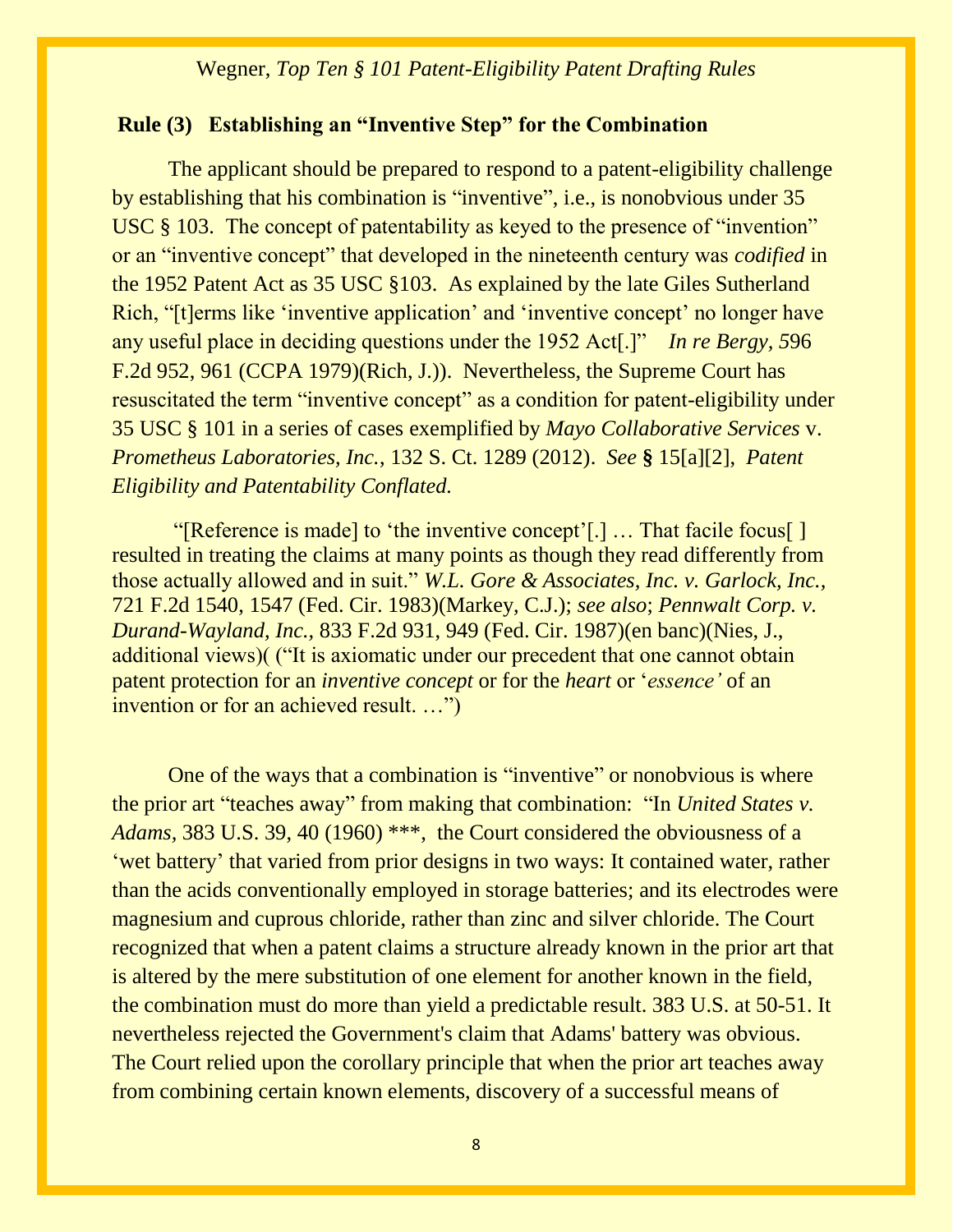combining them is more likely to be nonobvious. Id., at 51-52. When Adams designed his battery, the prior art warned that risks were involved in using the types of electrodes he employed. The fact that the elements worked together in an unexpected and fruitful manner supported the conclusion that Adams' design was not obvious to those skilled in the art." *KSR Int'l Co. v. Teleflex Inc.,* 550 U.S. 398 (2007).

As explained by Judge Hughes (dicta):

"If all elements of a claim are found in the prior art, \*\*\* the factfinder must further consider the factual questions of whether a person of ordinary skill in the art would be motivated to combine those references, and whether in making that combination, a person of ordinary skill would have had a reasonable expectation of success. [*Medichem, S.A. v. Rolabo, S.L*., 437 F.3d 1157, 1164 (Fed. Cir. 2006).] The Supreme Court has cautioned, however, that an obviousness determination cannot be confined by formalistic rules. *KSR Int'l Co. v. Teleflex Inc*., 550 U.S. 398, 419 (2007). Rather, courts must take an 'expansive and flexible approach' to the question of obviousness. Id. at 415. "Evidence of a motivation to combine prior art references may flow from ''the nature of the problem to be solved.'' *Tokai Corp. v. Easton Enters., Inc*., 632 F.3d 1358, 1371 (Fed. Cir. 2011) (quoting *Ruiz v. A.B. Chance Co.,* 357 F.3d 1270, 1276 (Fed. Cir. 2004))." *Dome Patent L.P. v. Lee*, <u>\_\_\_ F.3d</u> \_\_, \_\_\_ (Fed. Cir. 2015)(Hughes, J.).

Judge Hughes explains that:

 "'[W]hen the prior art teaches away from combining certain known elements, discovery of a successful means of combining them is more likely to be nonobvious.' *KSR* [*Int'l Co. v. Teleflex Inc.,* 550 U.S. 398, 416 (2007).] A reference teaches away from a claimed invention when a person of ordinary skill, 'upon reading the reference, would be discouraged from following the path set out in the reference, or would be led in a direction divergent from the path that was taken by the applicant.' *In re Gurley*, 27 F.3d 551, 553 (Fed. Cir. 1994). But '[t]he degree of teaching away will of course depend on the particular facts.' Id.; see also id. ('A known or obvious composition does not become patentable simply because it has been described as somewhat inferior to some other product for the same use.'). And 'there is no rule that a single reference that teaches away will mandate a finding of nonobviousness.' *Medichem*[*, S.A. v. Rolabo, S.L*., 437 F.3d 1157, 1165 (Fed. Cir. 2006)]; see also KSR, 550 U.S. at 421 ('Rigid preventative rules that deny factfinders recourse to common sense . . . are neither necessary under our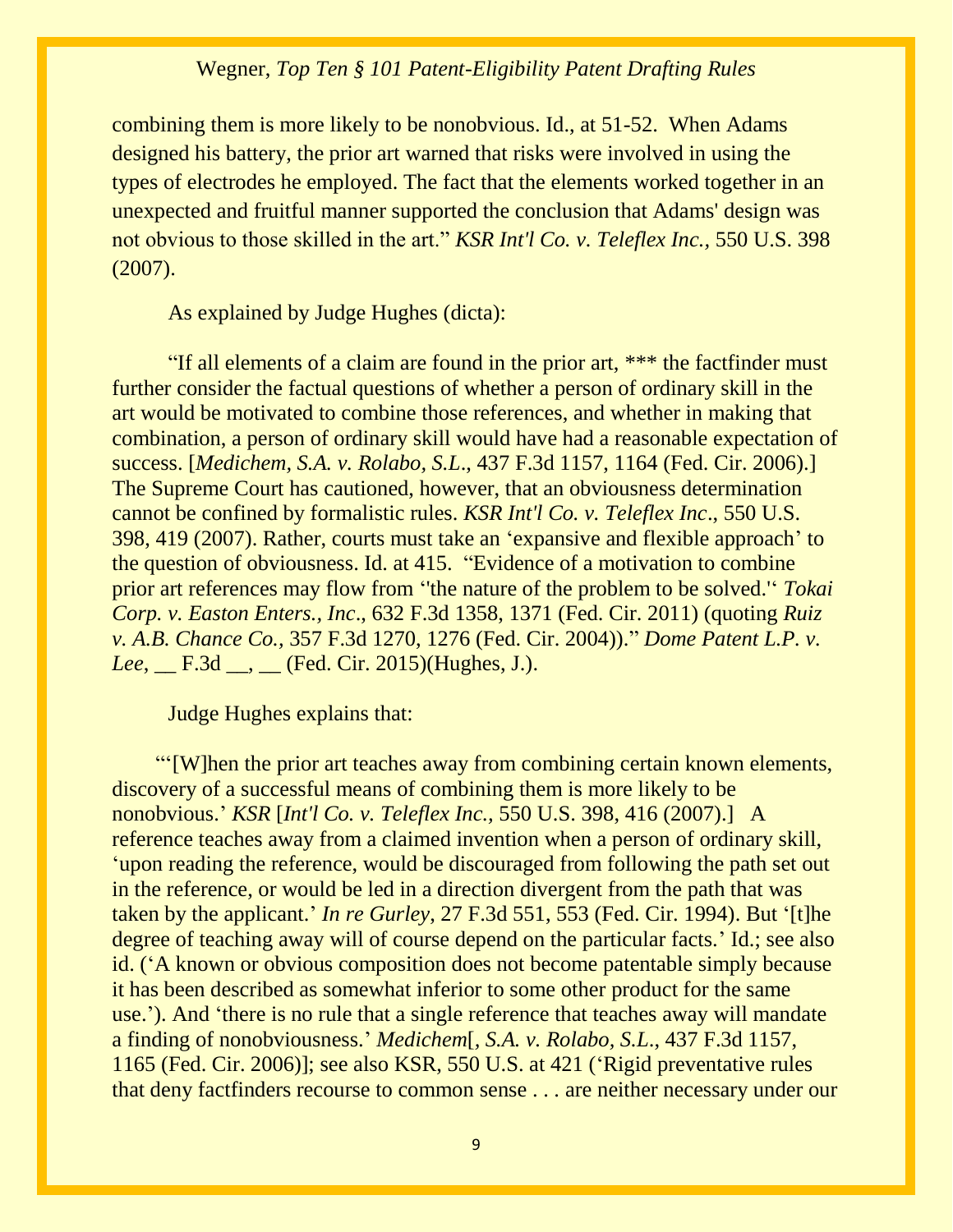case law nor consistent with it.'). Additionally, just because 'better alternatives' may exist in the prior art 'does not mean that an inferior combination is inapt for obviousness purposes.' *In re Mouttet*, 686 F.3d 1322, 1334 (Fed. Cir. 2012) (citing *Gurley*, 27 F.3d at 553)." *Dome Patent L.P. v. Lee*, <u>\_\_\_ F.3d \_\_, \_\_</u> (Fed. Cir. 2015)(Hughes, J.).

# **Rule (4) Elements Specifically Defined, not at "A High Level of Generality"**

A major theme of the case law has been that claims involving what may otherwise constitute an inventive feature are stated at a high level of generality so that, in essence, the claimed invention is obvious.

As explained by Judge Taranto, "[t]he Court in *Alice* [*Corp. v. CLS Bank International*, 134 S. Ct. 2347, 2357 (2014), made clear that a claim directed to an abstract idea does not move into section 101 eligibility territory by "merely requir[ing] generic computer implementation." In so holding, the Court in *Alice* relied on *Mayo* for the proposition that " '[s]imply appending conventional steps, specified at a high level of generality,' was not 'enough' to supply an ' "inventive concept." ' " *Id.* (quoting *Mayo* [*Collaborative Servs. v. Prometheus Labs., Inc.,* 132 S. Ct. 1289, 1300, 1297, 1294 (2012)]). Neither "attempting to limit the use of [the idea] to a particular technological environment" nor a "wholly generic computer implementation" is sufficient. *Id.* at 2358 (internal quotation marks omitted). The Court found nothing sufficient in Alice Corp.'s claims." *Buysafe, Inc. v. Google, Inc*., 765 F.3d 1350, 1354 (Fed. Cir., 2014)(Taranto, J.)(footnote omitted). *See also Ariosa Diagnostics, Inc. v. Sequenom, Inc*., \_\_ F.3d \_\_, \_\_ (Fed. Cir. 2015)(Reyna, J.)("In [*Mayo Collaborative Servs. v. Prometheus Labs., Inc*., 132 S. Ct. 1289, 1300 (2012)], '[s]imply appending conventional steps, specified at a high level of generality," was not enough to supply an inventive concept.'")

The *Diehr* claim is a good model for how to draft a claim to avoid this denial of patentability. The *Diehr* claim, right in the claim itself, recites a plurality of elements. *See* § IV-A-2,*Diehr Claiming Reciting Details of the Innovation,* which contains a complete statement of the main claim that the Supreme Court considered in *Diamond v. Diehr*, 450 U. S. 175 (1981).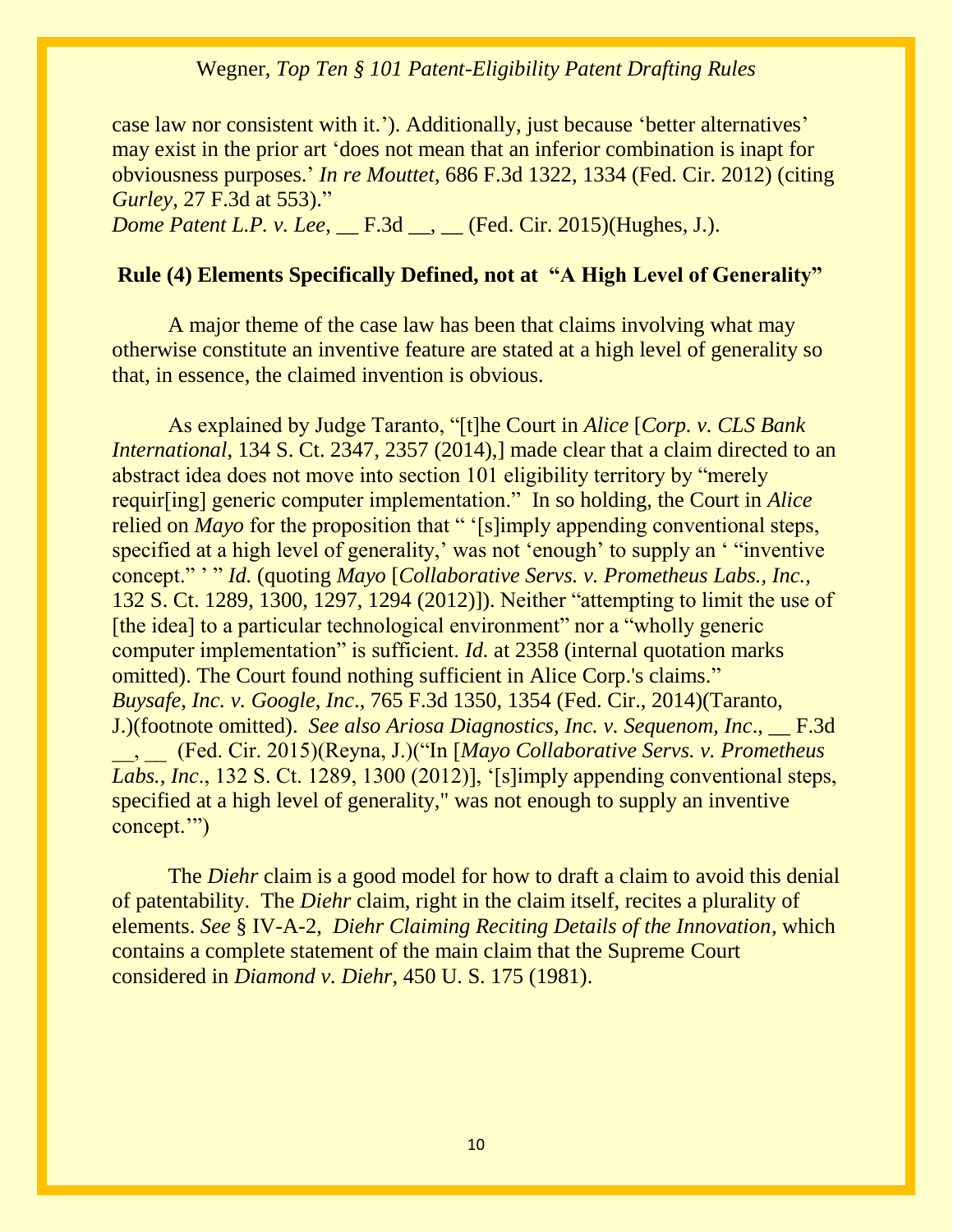#### **Rule (5) Clear Claim Boundaries in the Wake of** *Nautilus*

In the wake of *Nautilus, Inc. v. Biosig Instruments, Inc*., 134 S. Ct. 2120 (2014), there is heightened scrutiny of issues of claim indefiniteness under 35 USC  $§ 112(b).$ 

A straightforward claiming style should be used. Above all, "means" defined claims should be avoided. As explained in FIRST TO FILE PATENT DRAFTING, §18, *"Means"-Defined Functional Elements,* "[o]ne of the major problems for 'means' claiming that should dissuade the prospective first time user of this claim form is that it is more difficult to *support* this type of claim than any other claim form. *See* [FIRST TO FILE PATENT DRAFTING,] § 18[e], *Algorithm to Support a 'Means'-Defined Element* (quoting *Blackboard, Inc. v. Desire2Learn, Inc*., 574 F.3d 1371 (Fed. Cir. 2009)). The problem of supporting structure is particularly acute where software is defined in terms of 'means': Numerous attempts have been made (unsuccessfully) to enforce such claims where the specification failed to disclose a supporting algorithm. *See id.,* §18[e][1], *Algorithm Needed for Software Inventions.* There are rare exceptions. *See id.,*  §18[e][3]*, 'Katz Exception' with no Need for Algorithm Disclosure.*"

#### **Rule (6) A Fully Enabled Embodiment to Support the Claims**

It is imperative that the specification contain a completely enabled embodiment of the claimed invention. This is critical in software technology where a Patent Examiner will surely grasp at an issue of lack of enablement as a way to avoid dealing with a section 101 patent-eligibility issue. In countless cases, the applicant has claimed an invention with software as an element where there was no specific example of such software. Routinely, such claims have been knocked out as indefinite under what is today 35 USC § 112(b). *See, e.g., Blackboard, Inc. v. Desire2Learn, Inc*., 574 F.3d 1371 (Fed. Cir. 2009).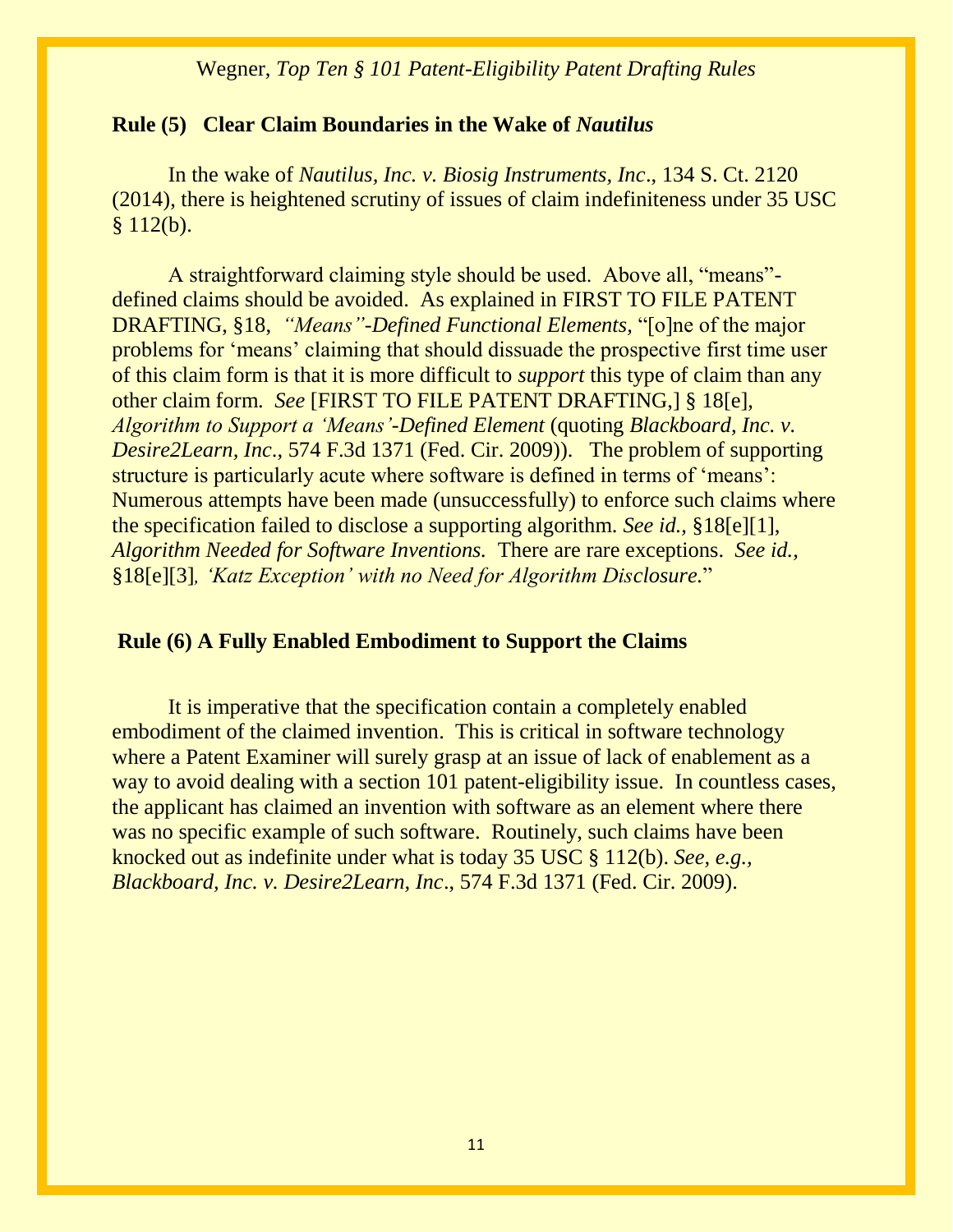As explained in FIRST TO FILE PATENT DRAFTING, "[t]he problem of supporting structure is particularly acute where software is defined in terms of 'means': Numerous attempts have been made (unsuccessfully) to enforce such claims where the specification failed to disclose a supporting algorithm. *See*  §18[e][1], *Algorithm Needed for Software Inventions.* There are rare exceptions. *See* §18[e][3]*, 'Katz Exception' with no Need for Algorithm Disclosure.*"

# **Rule (7) Dual Sets of Claims for Staged Prosecution**

To the extent that the applicant has a commercial invention to protect where it is desired to have, say, two features in "claim 1" and not the five or six features in the disclosed embodiment, a useful way of presentation of the invention is to have two sets of claims: The first set appearing on the first page of the claims is to the overall combination with five or six features which *maximizes* the point that the invention is far more than just being directed to a patent-ineligible element. The second set of claims is to the minimum combination necessary to establish patentability.

To the extent that the Examiner requires restriction between the two sets of claims, the claims to the five or six features would be elected as the best short-range chance for allowance. Then, after securing allowance of this elected set (or if and when a test case changes the case law), a divisional application is filed to the minimum combination necessary to establish patentability.

To the extent that the Examiner does *not* make a restriction requirement, the applicant can still file a *voluntary* divisional to the minimum combination necessary to establish patentability and simultaneously cancel such claims in the original application. (Of course, a terminal disclaimer may be necessary for the voluntary divisional.)

# **Rule (8) A Minimalist Approach to the Number of Claims**

For a test case, it is best to present a minimum number of claims, say, three or four, instead of thirty or forty. In addition to enhancing chances on appeal, it is also easier for a Supervisory Primary Examiner to grasp the issues in the case with just a few claims, and perhaps lead to an SPE intervention to allow the case.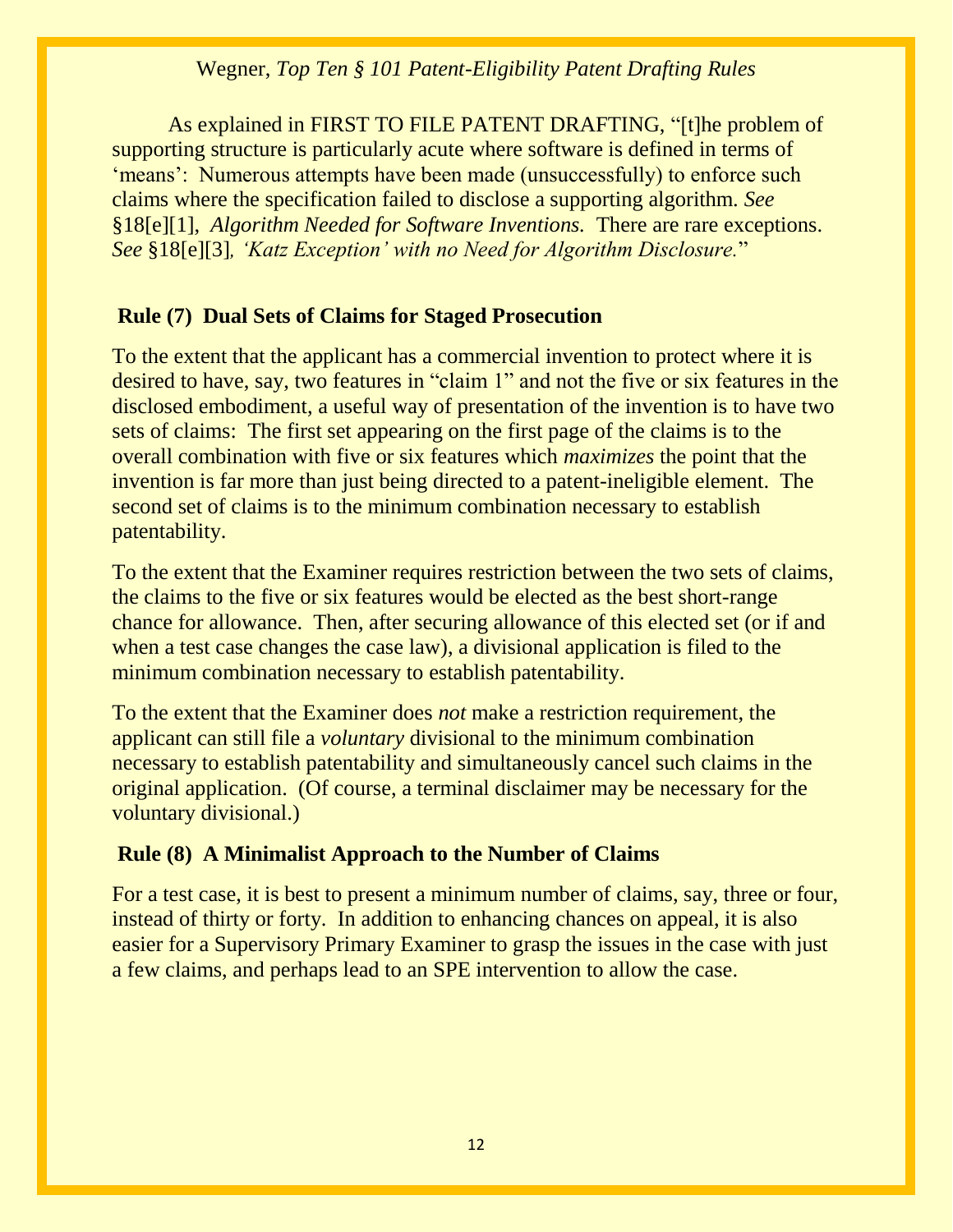# **Rule (9). A Post-First Action** *Background of the Invention*

The applicant should, of course, submit an Information Disclosure Statement within three months from the filing date which identifies (but does not characterize or make arguments about) the prior art. Unlike the usual situation where the applicant is counseled *not* to file a *Background of the Invention, here,* it is advisable after the Examiner's first action to amend the specification to include such a *Background of the Invention* which in a brief paragraph or two explains why the claimed subject matter is "inventive", i.e., nonobvious.

This argument creates a predicate to a Reply Brief before the Patent Trial and Appeal Board in the event the examiner makes an argument that the claimed subject matter is not "inventive".

# **Rule (10) No "Preemption" of Downstream Innovation**

As explained by Professor Lefstin, "*Mayo* and *Alice* justified subject matter exclusions on utilitarian grounds: because fundamental principles are 'building blocks' for future work, patents on laws of nature or abstract ideas threaten to foreclose more innovation than they promote." Jeffrey A. Lefstin*, The Three Faces of Prometheus: A Post-Alice Jurisprudence of Abstractions,* 16 N. C. J. L. & Tech. 647, 655 (2015)(citing *Mayo Collaborative Servs. v. Prometheus Labs., Inc.,* 132 S. Ct. 1289, 1301-03 (2012); *Alice Corp. v. CLS Bank International*, 134 S. Ct. 2347 (2014))*. See also* THE SEQUENOM PATENT ELIGIBILITY CHALLENGE*,* **§** 3[b], *"Research Preemption" Confusion in Mayo and Alice.*

# **A. Disclaimer of Coverage of an Element,** *Per Se*

To clarify that there is no "preemption" of research by the use of the element which lacks patent-eligibility, it may be useful to include in the *Summary of the Invention* a statement that the patent applicant disclaims any coverage of any individual element within the claim and limits his claim to coverage of claimed combination.

Such a disclaimer should not even be necessary, but comes right to the point. As noted in THE SEQUENOM PATENT ELIGIBILITY CHALLENGE*,* § 8[b][1], *Flook versus the "All Elements" Rule,* the seemingly contradictory view in *Parker v. Flook*, 437 U.S. 584 (1978), was cabined in *Diamond v. Diehr*, 450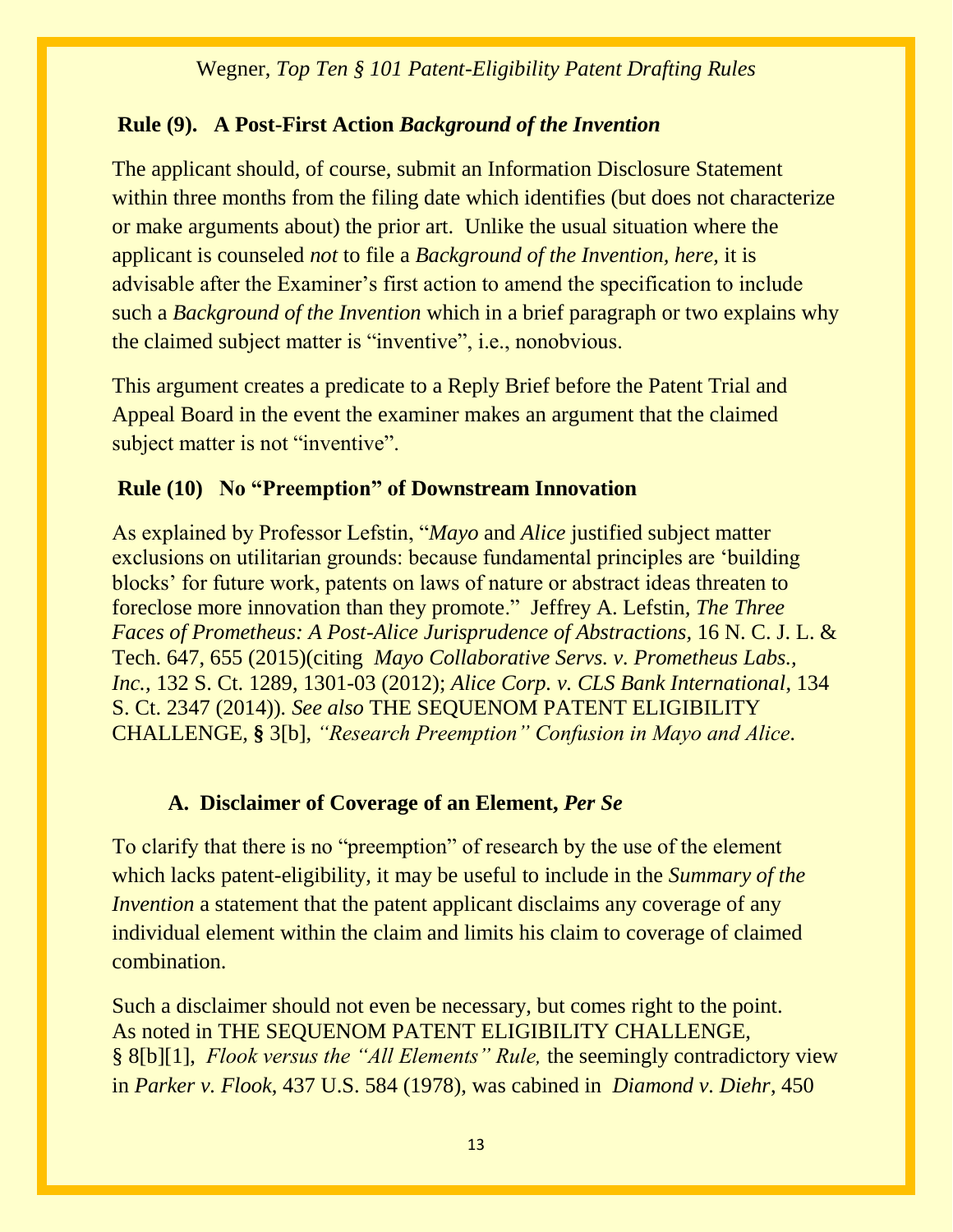U.S. 175 (1981). In that case, the Court said that "[i]n determining the eligibility of [the patent applicants'] claimed process for patent protection under § 101, their claims must be considered as a whole. It is inappropriate to dissect the claims into old and new elements and then to ignore the presence of the old elements in the analysis." *Diehr*, 450 U.S. at 188.

# **B. "Mueller Disclaimer" to Experiment "On" the Invention**

The critical element of the case law since *Bilski* is that a patent on a fundamental principle "preempts" future research. While under historic case law and seemingly everywhere at the appellate level outside the Federal Circuit this activity is *outside*  the patent grant, it may be useful to include a statement that the patent applicant confirms its understanding that there is a fundamental public right to experiment "on" a patented invention as that terminology is used by Professor Janice M. Mueller, *No 'Dilettante Affair': Rethinking the Experimental Use Exception to Patent Infringement for Biomedical Research Tools,* 76 Wash. L.Rev. 1 (2001). As confirmation, the *Summary of the Invention* could include a "Mueller Disclaimer", i.e., a statement that the patentee expressly disclaims enforcement of any patent against a member of the public who conducts research "on" the patented invention within the meaning of the Mueller article.

# **THE LEE GUIDANCE QUAGMIRE**

It is pointless to make an argument in the first instance keyed to Patent Office Guidelines. *See See* THE SEQUENOM PATENT ELIGIBILITY CHALLENGE*,* § 1[a], *"Fool's Gold" Guidance from the Lee Administration* (p. 36), The Naples Roundtable (Jan. 4, 2016), available at [https://www.thenaplesroundtable.org/wp-content/uploads/2015/09/The-Sequiinom-](https://www.thenaplesroundtable.org/wp-content/uploads/2015/09/The-Sequiinom-Patent-Eligibility-Challlenge-by-Harold-C.-Wegner.pdf)[Patent-Eligibility-Challlenge-by-Harold-C.-Wegner.pdf.](https://www.thenaplesroundtable.org/wp-content/uploads/2015/09/The-Sequiinom-Patent-Eligibility-Challlenge-by-Harold-C.-Wegner.pdf)

If the Examiner cites any of the Patent Office Guidelines, then it is necessary to at that stage explain why the Patent Office Guidelines are inconsistent with the Supreme Court case law.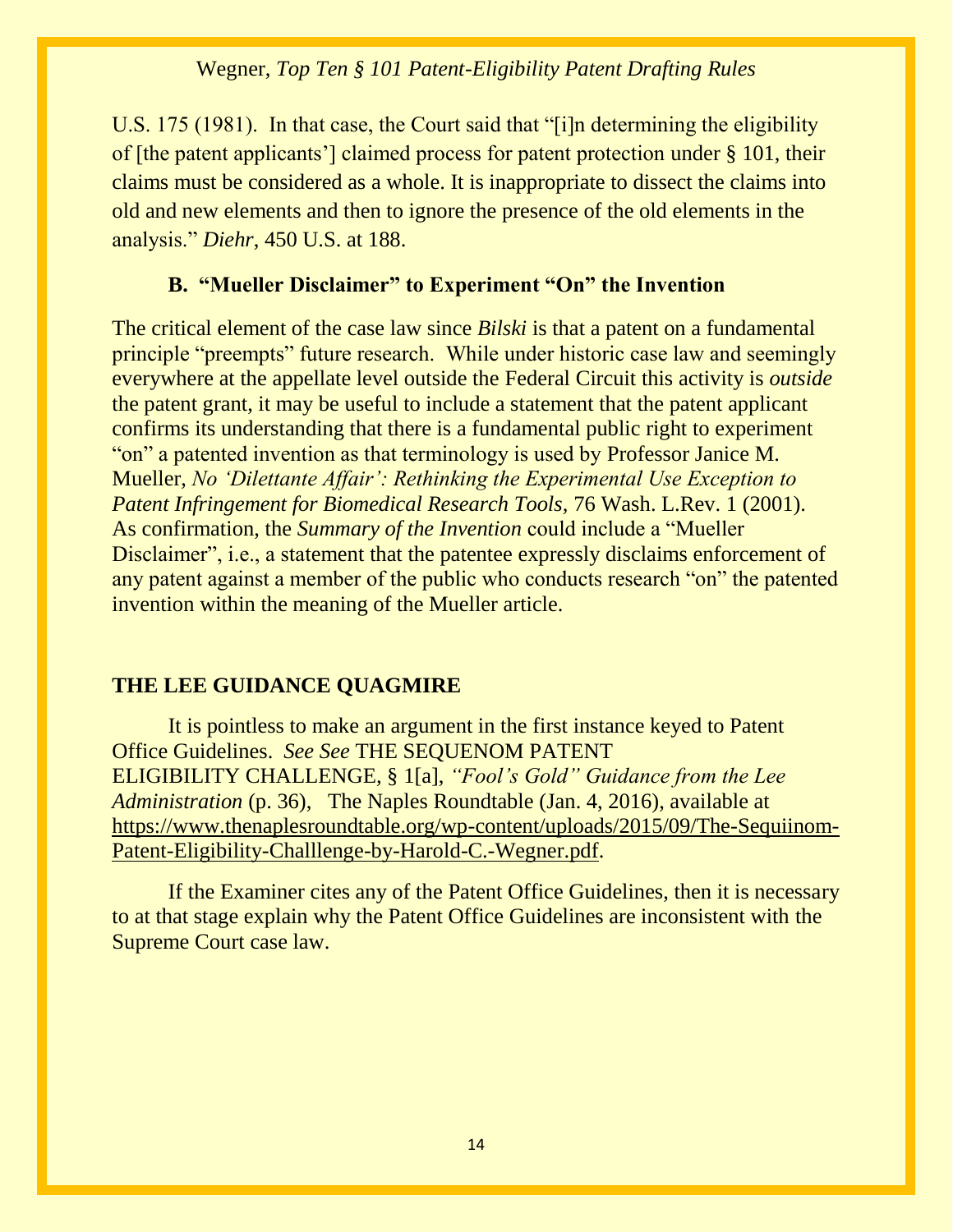# **AN APPELLATE CHALLENGE AS THE LAST RESORT**

It should almost always be the goal to gain allowance from the Examiner *without* an appeal. But, sometimes it is necessary to file an appeal brief for the Patent Office to understand that the applicant's position is correct.

More often than not, if the case is cleanly presented as outlined in this paper, if the applicant *does* have a valid case, there is a substantial chance that the Office will allow the case on brief, without proceeding further.

In some situations, the law may remain murky at the time of an appeal brief. Here, provided a request for an oral hearing at the PTAB has been timely lodged, by the time that the case is set for oral hearing – months or years later – the case law may have evolved to the point where the applicant has the option of proceeding further with the appeal, or refiling the case to take into account the case law developments.